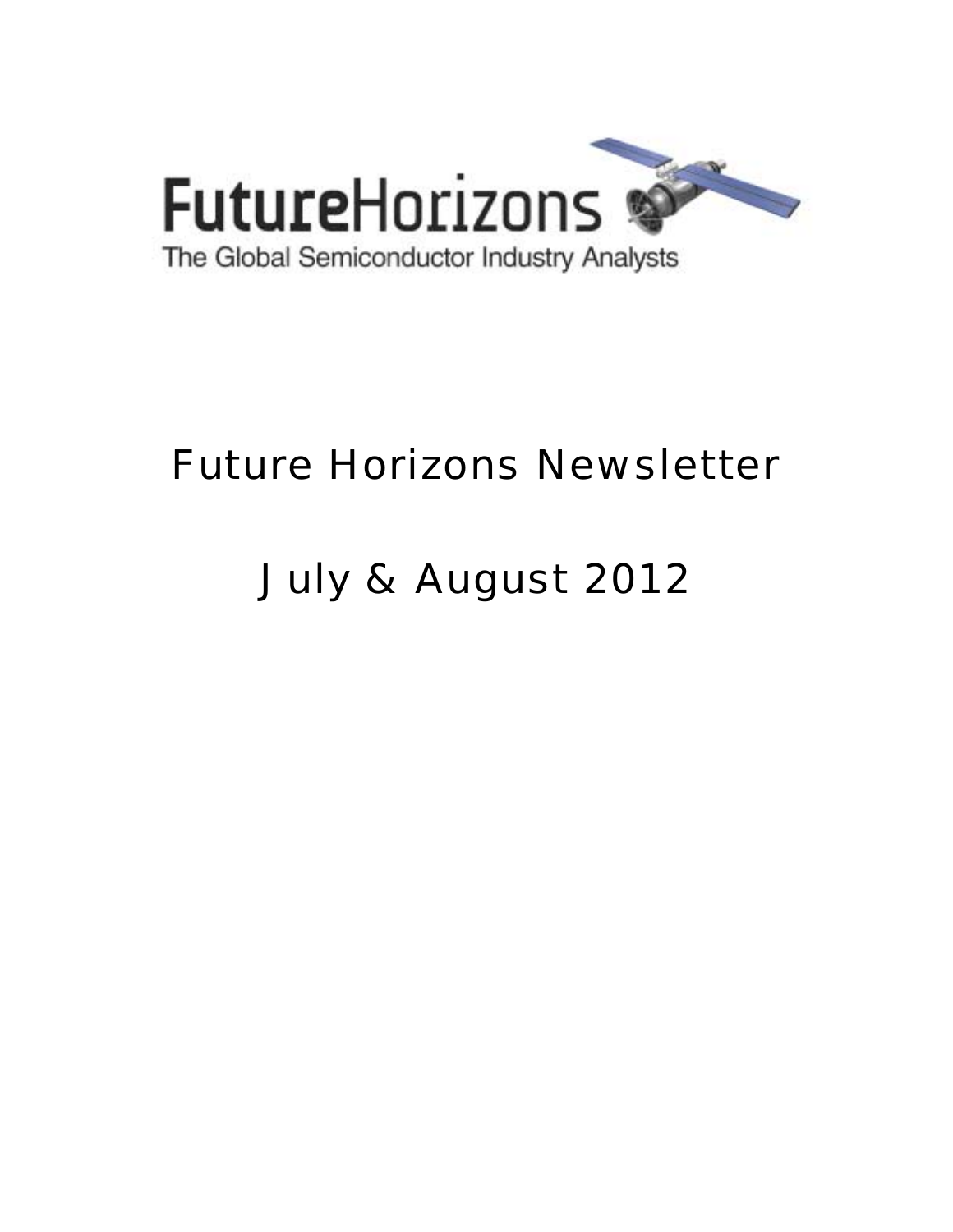# Contents Page

| <b>Industry News by Company</b>              | Page 03 - 10 |
|----------------------------------------------|--------------|
| <b>Industry News &amp; Trends</b>            | Page 11 - 12 |
| <b>East European News &amp; Trends</b>       | Page 13 - 14 |
| <b>World Economic Round Up</b>               | Page 15      |
| <b>Future Horizons &amp; Industry Events</b> | Page 16      |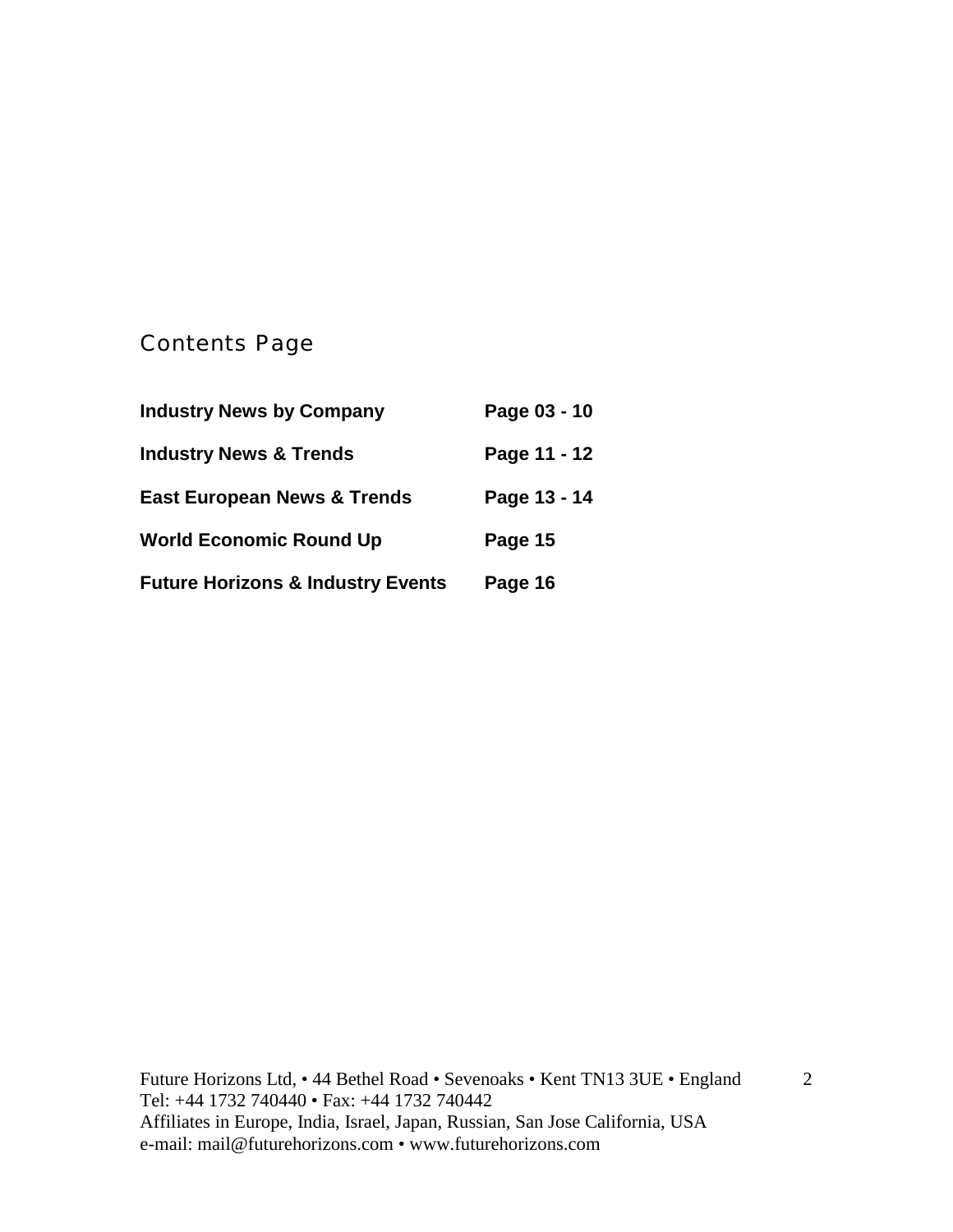# Industry News By Company **[Tech Floods Into Malaysia](http://online.wsj.com/article/SB10000872396390444464304577534951125374274.html?mod=djemTECH_t)**

PENANG, Malaysia—At first glance, this lush island looks like any other Southeast Asian vacation spot. Visitors flying in catch sight of sandy atolls before skimming past palm-shaded beaches and fishing boats bobbing in turquoise waters.

Last year's natural disasters in Japan and Thailand caused a global breakdown in the technology supply chain. This has many companies looking elsewhere to manufacture everything from car parts to hard-disk drives. The WSJ's Patrick Barta explains.

.Then Penang's true nature reveals itself. Hangar after hangar at the bustling airport is decked out in the liveries of shipping companies DHL International GmbH, United Parcel Service Inc. UPS  $+1.51\%$  and FedEx Corp., FDX  $+2.64\%$  each dedicated to flying out boxes of LED displays, chip sets and other sophisticated electronics.

# **[Europe at a 'Crossroads' in Chip Production](http://www.ebnonline.com/author.asp?section_id=1038&doc_id=245418&itc=ebnonline_gnews)**

The European semiconductor market is going through a major transition that could result in a drastically reduced role for the continent's leading manufacturers. This would negatively affect the region's economy growth unless steps are taken to enhance productivity and increase investments in next-generation technologies.

A 14-month research study conducted jointly by French economic and market consulting firm Decision Etudes Conseil and UK-based semiconductor research firm Future Horizons said "Europe will lose advanced and competitive semiconductor manufacturing infrastructure without a European long-term industrial vision guiding and enabling the coordination of all stakeholders."

## **[Analog Devices And Tsmc Collaborate On New Analog Process Technology](http://www.analog.com/en/press-release/06_20_12_ADI_and_TSMC_Collaborate_on_New_Analog/press.html)  [Platform](http://www.analog.com/en/press-release/06_20_12_ADI_and_TSMC_Collaborate_on_New_Analog/press.html)**

Norwood, MA and Hsinchu, Taiwan, R.O.C.- Analog Devices, Inc. (NASDAQ: ADI) and TSMC (TWSE: 2330, NYSE: TSM) today announced a collaboratively developed analog process technology platform for precision analog integrated circuits (ICs).

The new process technology platform significantly improves analog performance for a number of devices, including A/D and D/A converters, power management devices, and audio coders/decoders that are widely used in consumer, communication, computer, industrial, and automotive applications. Performance enhancements achieved with the 0.18 micron, 5-volt process include an order of magnitude noise improvement, a 70 percent lower standby leakage current, a 50 percent improvement in linearity and a 50 percent better capacitor and resistor matching.

# **[Chip Giants Unite To Form HSA Foundation](http://www.eetindia.co.in/ART_8800668818_1800012_NT_10322bab.HTM?click_from=8800095140,9950114561,2012-06-13,EEIOL,ARTICLE_ALERT)**

AMD, ARM, Imagination, Texas Instruments and MediaTek have announced the formation of the Heterogeneous System Architecture (HSA) Foundation.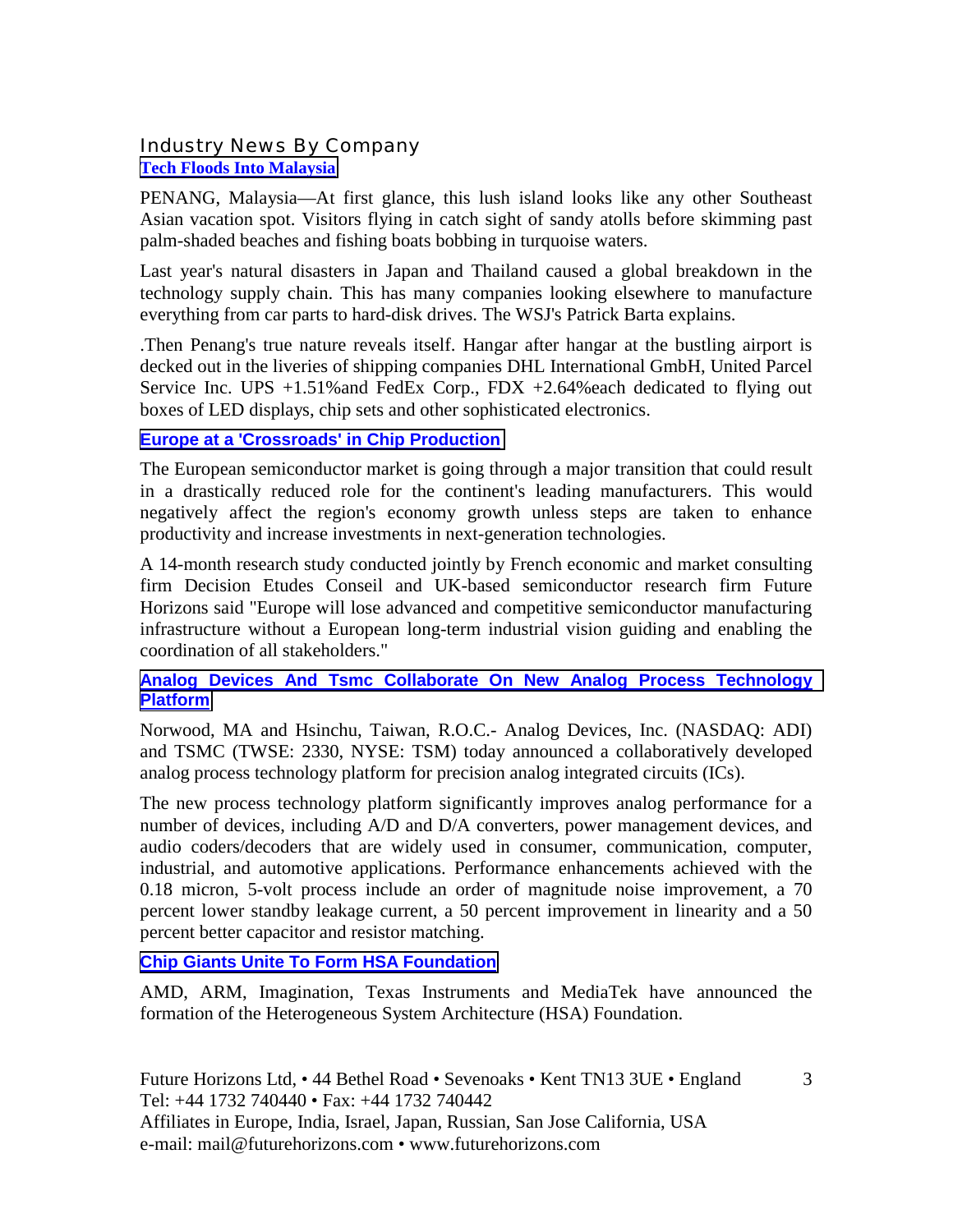As a non-profit consortium, the HSA Foundation has been established to define and promote an open, standards-based approach to heterogeneous computing that will provide a common hardware specification and support to make it easier for software developers to take multi-processing advantage of modern complex processors.

# **[ARM Expects First Chips Made Using 20nm Process Late Next Year.](http://www.xbitlabs.com/news/other/display/20120607225117_ARM_Expects_First_Chips_Made_Using_20nm_Process_Late_Next_Year.html)**

It is not a secret that both leading contract makers of semiconductors - Globalfoundries and Taiwan Semiconductor Manufacturing Company - plan to start production of chips using 20nm process sometimes in the second half of next year. Apparently, ARM, the developer of low-power microprocessor technologies, expects actual devices based on 20nm chips to arrive by late 2013.

ARM-based chips made using next-generation 20nm manufacturing process could appear in smartphones and tablets by as soon as the end of next year, Simon Segars, general manager of the processor and physical IP divisions at ARM, told reporters at the Computex 2012 tradeshow in Taipei, Taiwan on Monday, reports IDG News Service.

#### **[ARM Chases Intel On 3D Transistors With TSMC Deal](http://www.pcworld.com/article/259666/arm_chases_intel_on_3d_transistors_with_tsmc_deal.html)**

ARM is catching up with Intel on 3D transistors, announcing a new partnership with Taiwan Semiconductor Manufacturing to manufacture 64-bit chips that are faster and more power-efficient than current chips in which transistors are organized horizontally.

The agreement calls for TSMC to implement the 3D transistors in chips based on ARM's ARMv8 64-bit architecture in the 20-nanometer manufacturing process and beyond. ARM licenses processor designs to fabless companies such as Qualcomm and Nvidia, which get the chips made by contract manufacturers like TSMC.

#### **[CSR Buys Trident's Audio Processor Line](http://www.eetimes.com/electronics-news/4374791/CSR-buys-Trident-s-audio-processor-line)**

SAN FRANCISCO—Wireless and audio chip vendor CSR plc said Wednesday it acquired the Map-X audio product line from bankrupt U.S. chip vendor Trident Microsystems Inc.

CSR (London) did not disclose the purchase price. The company said the acquisition would allow it to build on its existing audio platform, enabling customers to more easily develop high performance home audio consumer electronics products.

#### **[Filtronic Returns To Profit On 4G Demand](http://www.ft.com/cms/s/0/ce197948-d4d0-11e1-bb88-00144feabdc0.html#axzz21WfvFORT)**

Filtronic, the wireless telecoms equipment maker, has returned to profit on the back of demand for equipment to support next generation 4G mobile services.

This move to superfast mobile data technology has required significant network investment by operators – which has boosted Filtronic's wireless and broadband businesses.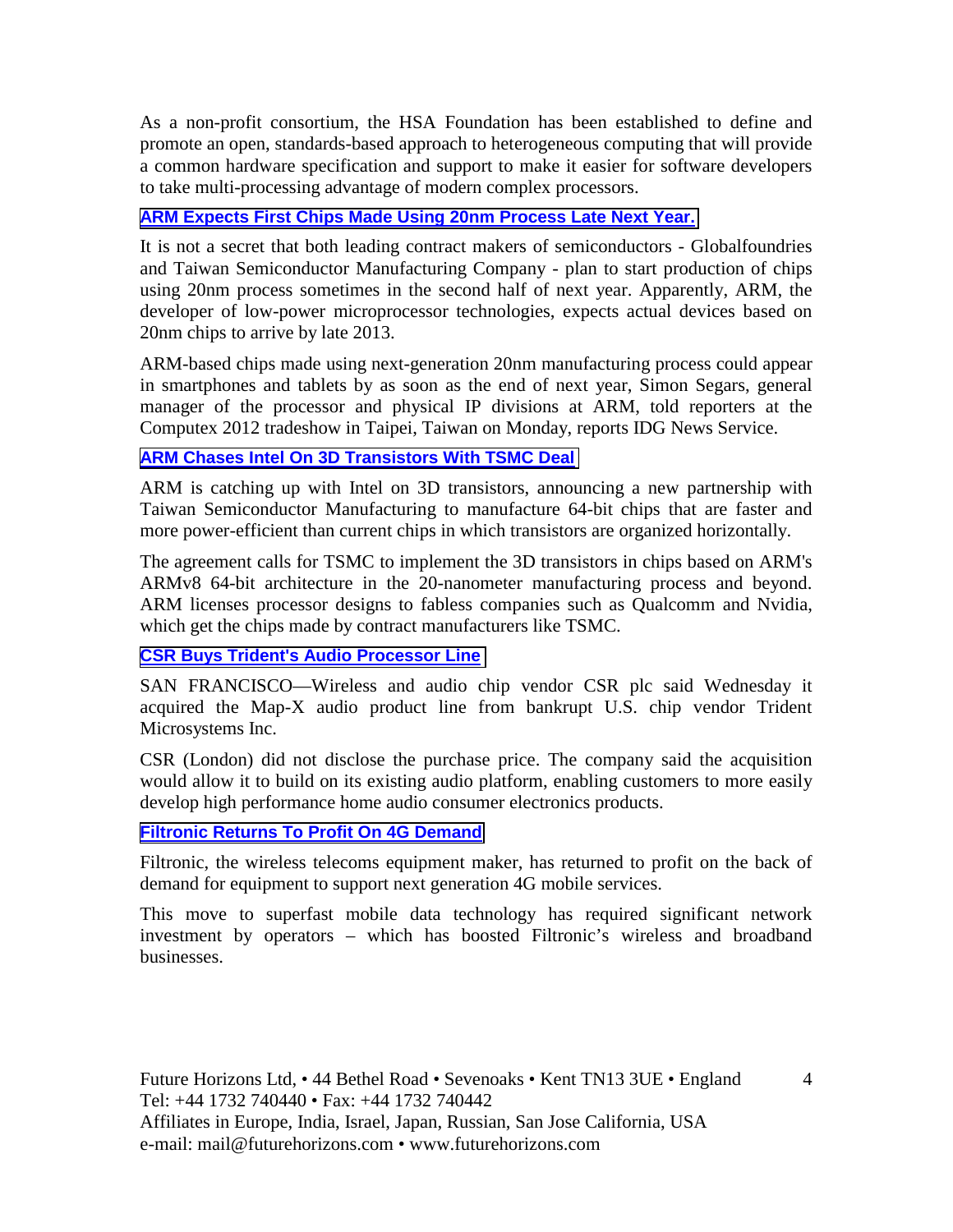# **[Fujitsu, NEC, Docomo Launch Smartphone Chipmaker](http://www.reuters.com/article/2012/08/01/us-fujitsu-nec-docomo-chip-nikkei-idUSBRE8700A820120801)**

Reuters) - Fujitsu Ltd, NTT Docomo Inc and NEC Corp launched a new company on Wednesday to manufacture smartphone chips as Japanese firms attempt to cut their reliance on foreign-made mobile chips.

The venture pits the Japanese companies against Qualcomm Inc, the world's largest mobile chip manufacturer and leading supplier of core microchips used in fast-selling smartphones and tablets.

Fujitsu will own 52.8 percent of Access Network Technology Ltd, which it previously planned to set up on its own.

# **[Globalfoundries Looking To Beat UMC In 2012, Eyeing Top Spot Among](http://www.digitimes.com/news/a20120608PD201.html)  [Foundries](http://www.digitimes.com/news/a20120608PD201.html)**

Globalfoundries is set to unseat United Microelectronics (UMC) as the world's secondlargest pure-play semiconductor foundry in 2012, and aims for global leadership position among contract chipmakers, according to the US firm.

Taiwan Semiconductor Manufacturing (TSMC) and UMC have long dominated the pureplay market and the industry as a whole. Nonetheless, Globalfoundries believes that worldwide foundry market share for the next three to five years will see a major change take place among top suppliers.

Fabless and IDM companies used to have limited foundry choices when it comes to advanced process technology, which resulted in TSMC's dominant market position, commented Subramani Kengeri, VP of Design Solutions at Globalfoundries. However, Globalfoundries' entry with its advanced process technology will enable them to diversify suppliers, Kengeri stated.

**[GlobalFoundriesTo Provide ST With 28nm & 20nm SOI Devices](http://www.siliconsemiconductor.net/article/75345-GLOBALFOUNDRIES-To-Provide-ST-With-28nm-&-20nm-SOI-Devices.php)**

GLOBALFOUNDRIES is to manufacture devices for STMicroelectronics using ST's proprietary Fully Depleted Silicon-on-Insulator (FD-SOI) technology in both the 28nm and 20nm nodes.

The high-volume and timely availability of ST's FD-SOI devices is essential in quenching the market's appetite for smart phones and tablets that can handle all their stunning graphics, multimedia and high-speed broadband connectivity without sacrificing battery life.

**[Imec And Panasonic Extend Strategic Research Collaboration](http://electronicsfeed.com/news/2428)**

imec and Panasonic Inc. have entered into the next phase of a comprehensive and broadened collaboration agreement for joint R&D on healthcare, wireless communication, flexible electronics and advanced CMOS process technologies.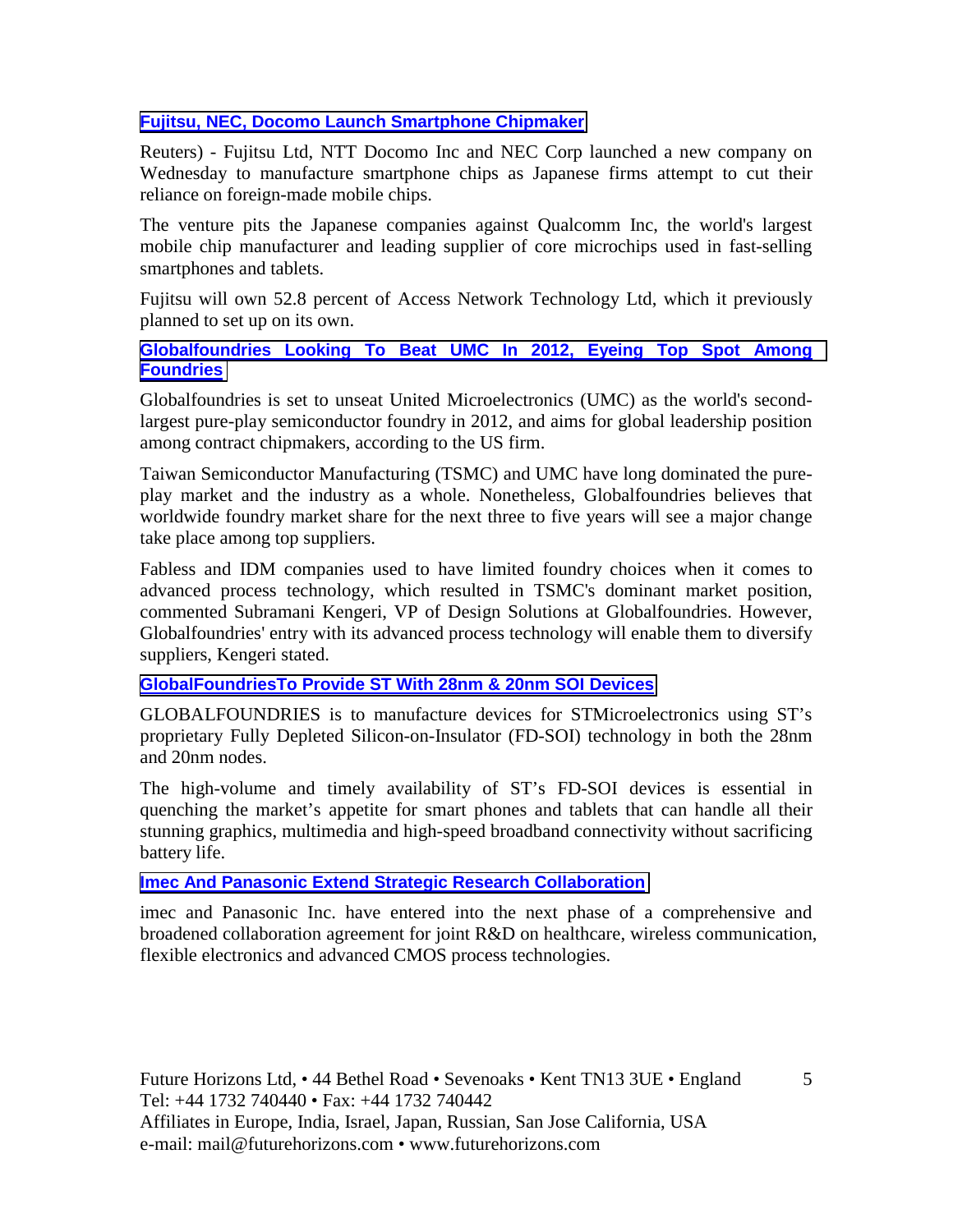Share on linkedinShare on printShare on emailMore Sharing ServicesJune 15 2012, 7:00 AM Panasonic has been a core partner in imec's research platform on advanced semiconductor process technologies since 2004. This collaboration has been fundamentally broadened in 2008, expanding the collaboration scope from advanced semiconductor process technology to also include various application areas of semiconductors.

#### **[Infineon Supplies Security Chips For New Identity Cards In Malaysia](http://www.infineon.com/cms/en/corporate/press/news/releases/2012/INFCSS201206-049.html)**

Neubiberg, Germany – Infineon Technologies (FSE: IFX / OTCQX: IFNNY) announced today it is supplying the security chips for Malaysia's new national electronic identity cards. Popularly known as 'MyKad', the new generation smart card features Infineon`s SLE 78 security controller with Infineon's award-winning 'Integrity Guard' security technology. Malaysia takes advantage of this new security technology combined with SOLID FLASH<sup>™</sup> for fast deployment capability.

MyKad is a multi-application national electronic identity card, including biometric identification, which will allow the implementation of numerous additional functions such as Driving License, Health, ATM, eSignature and eGovernment services. In the past years, Malaysia issued approximately two million new identity cards each year. Identity cards are used for many years and are subject to intense wear. This is why they must meet specific high requirements. In particular, the bearer's personal data should be secured during the entire life of the card.

## **[Intel Upgrades 3G RF Chip With Power Amplifiers](http://www.eetimes.com/electronics-news/4391339/Intel-upgrades-3G-RF-chip-with-power-amplifiers)**

LONDON – Intel Corp. (Santa Clara, Calif.) has announced the integration of a 3G HSPA radio frequency transceiver with power amplifiers on a single 65-nm die.

The chip is designed in a standard 65-nm foundry process as offered by GlobalFoundries, Taiwan Semiconductor Manufacturing Co. Ltd. and United Microelectronics Corp., said Stefan Wolff, vice president of the Intel Architecture Group, in email correspondence with EE Times.

# **[As Rivals Outsource, Lenovo Keeps Production In-House .](http://online.wsj.com/article/SB10001424052702303302504577325522699291362.html?mod=djemTECH_t#printMode)**

BEIJING—In a modest factory on the outskirts of China's capital, electronics maker Lenovo Group Ltd. 0992.HK +0.51%displays its unusual approach toward capturing the top spot in the global computer market.

The factory, which assembles desktop computers and servers, resembles thousands of others across China. Robotic arms are in constant motion, moving parts and pieces around. Rows of workers clad in blue pop parts into place as computers make their way down the line. The factory can churn out about 25,000 machines in a day.

# **[Mediatek To Buy Chip Design Rival Mstar For \\$3.8 Billion](http://www.businessweek.com/news/2012-06-22/mediatek-to-buy-chip-design-rival-mstar-for-3-dot-8-billion)**

MediaTek Inc. (2454) agreed to buy MStar Semiconductor Inc. (3697) in a stock and cash deal that values the smaller rival at \$3.8 billion, and end competition between the two Taiwanese designers of chips used in televisions and phones.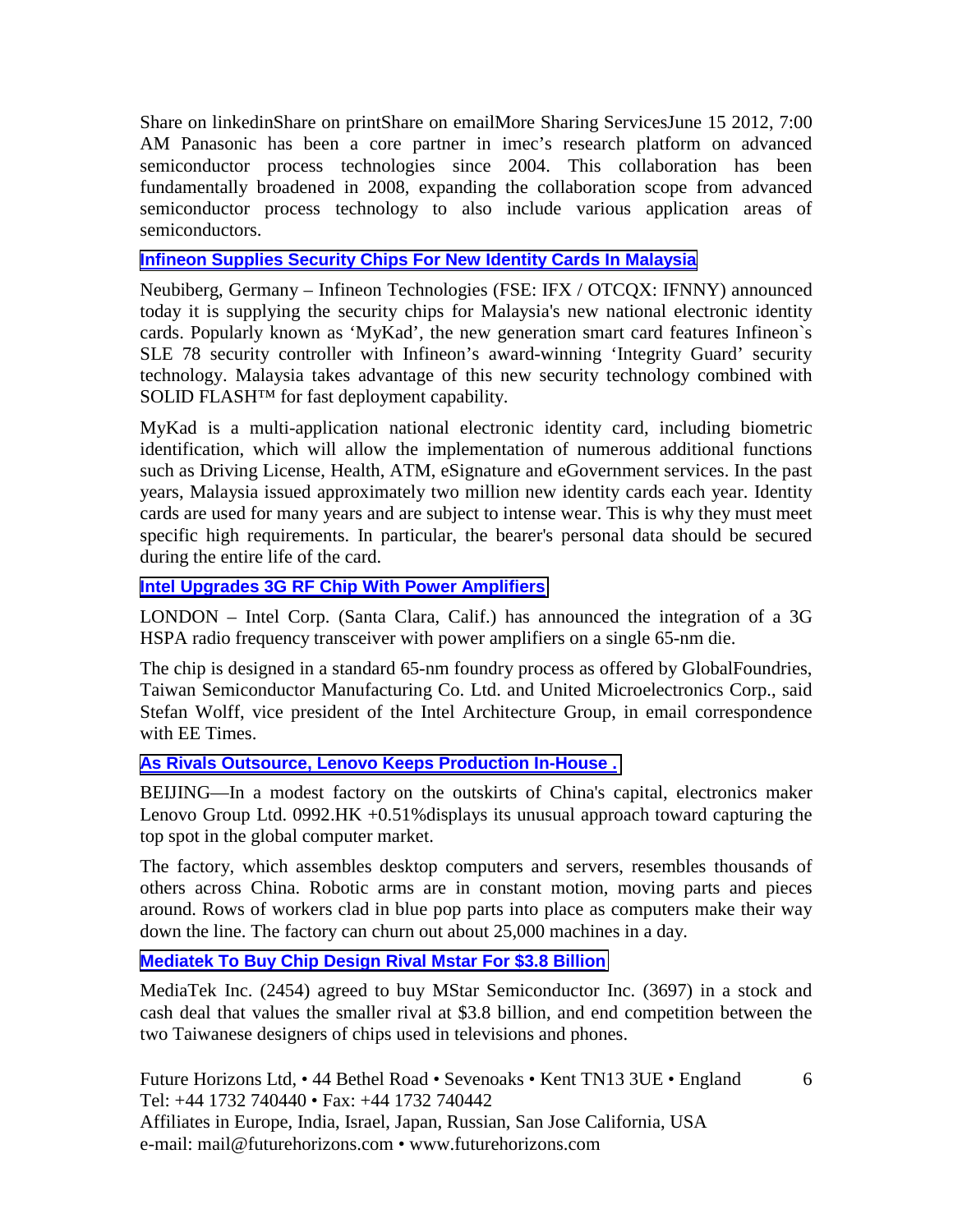MediaTek plans to acquire up to 48 percent of MStar in a tender offer before a full merger expected to close early next year, the two Hsinchu, Taiwan-based companies said in a statement today. MStar shareholders would get 0.794 of a new MediaTek share plus NT\$1 (\$0.03) in cash for each stock held, a 20 percent premium to today's closing price, they said.

#### **[Micron To Acquire Japanese Rival Elpida](http://online.wsj.com/article/SB10001424052702304299704577502332271971556.html?mod=djemTECH_t)**

Micron Technology Inc. MU +3.80%agreed to acquire troubled Japanese rival Elpida Memory Inc. for about \$2.5 billion, as the U.S. memory maker bulks up to compete against rivals in South Korea and Taiwan.

The deal would make Micron No. 2 in the market for memory chips, second only to Samsung Electronics Co. Micron, based in Boise, Idaho, currently ranks third, behind SK Hynix Inc., another Korean company that until earlier this year was called Hynix Semiconductor Inc.

## **[Micron's Purchase Of Elpida Seen As Positive For Chip Industry](http://online.wsj.com/article/SB10001424052702304211804577504513579635868.html?mod=djemTECH_t)**

Micron Technology Inc.'s MU +5.19% acquisition of Elpida Memory Inc. is good news for other major suppliers of computer memory chips in Asia, as industry consolidation will likely help ease the oversupply problem that has been plaguing the market for years.

When Micron takes over the failed Japanese rival and streamlines its operations, the whole industry could benefit from more subdued supply and higher prices of dynamic random access memory, or DRAM, chips, analysts said.

#### **[Microsoft Unveils Surface Tablet](http://www.eetindia.co.in/ART_8800669223_1800007_NT_3fbfa311.HTM?click_from=8800095398,9950114561,2012-06-20,EEIOL,ARTICLE_ALERT)**

Software giant Microsoft finally showcases its prowess in hardware by launching its very own tablet PC. Microsoft has unveiled a new tablet computer, Surface, to compete with rival company Apple.

The company said two models of Surface will be available: one running an ARM processor featuring Windows RT, and one with a third-generation Intel Core processor featuring Windows 8 Pro.

#### **[Renesas Says To Tie Up With TSMC In Microchip Business](http://www.reuters.com/article/2012/05/24/renesas-tsmc-confirmation-idUSL4E8GO09920120524)**

Japanese chipmaker Renesas Electronics Corp said on Thursday that it plans to tie up with Taiwan Semiconductor Manufacturing Co in the microchip business.

The confirmation came after a Yomiuri Shimbun report that the chipmaker would likely outsource some microchip production to TSMC, the world's biggest contract chip maker, under a tie-up.

Renesas is scheduled to hold a news conference on Monday to talk about a tie-up with TSMC.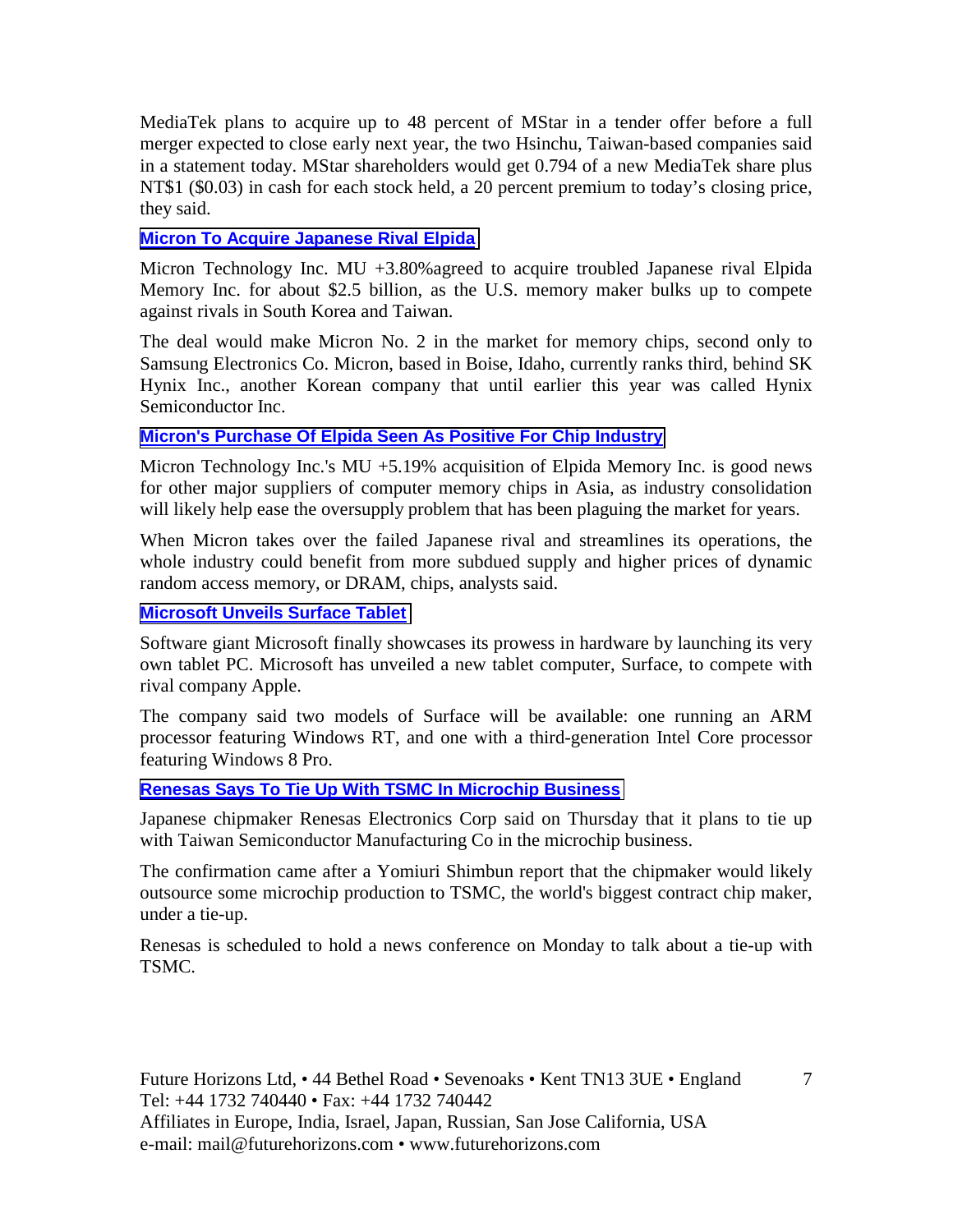# **[Samsung To Invest \\$1.9 Bln In New Semiconductor Line](http://www.google.com/hostednews/afp/article/ALeqM5iLQy4kf5yNlsMcI56P_F6nKjiY0g?docId=CNG.9144a8cc0aec02ae9c190696a16070e8.3b1)**

SEOUL — Samsung Electronics, the world's largest memory chip maker, said Thursday it would invest about \$1.9 billion in building a new non-memory chip line to address booming demand for mobile processors.

The company said its new 2.25 trillion won line, to be built by the end of next year in Hwaseong south of Seoul, would mainly produce advanced mobile application processors.

It will help meet the expanding demand for smart mobile solutions, Samsung said in a statement.

## **[Samsung To Buy Part Of British Electronics Firm](http://www.brecorder.com/business-a-finance/industries-a-sectors/68265-samsung-to-buy-part-of-british-electronics-firm-.html)**

SEOUL: South Korea's Samsung Electronics said Tuesday it had signed a deal to buy a mobile technology unit belonging to British firm Cambridge Silicon Radio (CSR) in a bid to improve its handheld devices.

Under the deal signed Monday, Samsung will buy CSR's facility which develops mobile connectivity and location technologies -- used in devices such as smartphones and tablet PCs -- by the end of this year, for \$310 million.

# **[Sony To Spend \\$1-Billion On CMOS Sensor Production](http://www.eetimes.com/electronics-news/4375965/Sony-spends-CMOS-sensors)**

LONDON – Sony Corp. (Tokyo, Japan) has announced that it plans to spend about 80 billion yen (about \$1 billion) by September 2013 to expand its manufacturing capacity for stacked CMOS image sensors.

The investment in Sony Semiconductor's Nagasaki wafer fab, includes 45 billion yen already assigned to capex in the current financial year that ends on March 31, 2013, will increase Sony's production capacity for image sensors to 60,000 wafers per month.

#### **[Sony, Panasonic Team-Up On Next-Generation Tvs](http://www.deccanchronicle.com/channels/business/companies/sony-panasonic-team-next-generation-tvs-915)**

Struggling Japanese electronics giants Sony and Panasonic said on Monday they would team up to develop televisions with advanced technology, in a bid to claw back market share from overseas rivals.

Despite a long-standing rivalry, the firms said they would aim to establish massproduction technology for organic light-emitting diode (OLED) television panels next year, as they try to recover from multi-billion-dollar losses.

The technology lets producers make TVs that consume less power while offering a sharper picture than conventional flat panels, and is expected to be one of the dominant technologies in next-generation televisions.

However, the industry has struggled to find an economical way to develop larger screens equipped with the technology.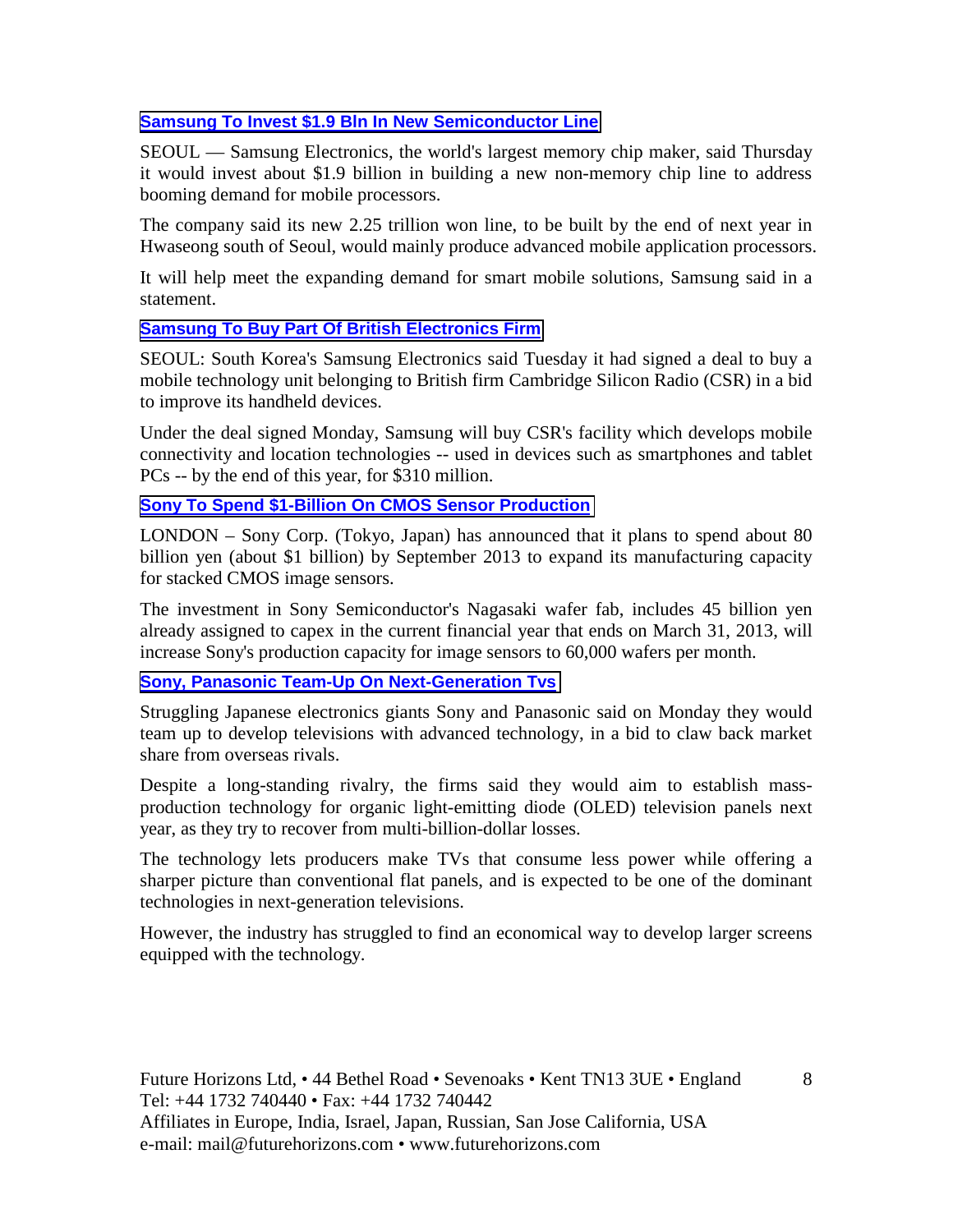# **[STMicro Launches Ultra-Compact MEMS Compass](http://www.gpsbusinessnews.com/STMicro-Launches-Ultra-Compact-MEMS-Compass_a3725.html)**

Semiconductor vendor STMicroelectronics announced last week the availability of a new ultra-compact digital compass module (LSM303D) said to be 60 percent smaller than current similar MEMS in production today.

"The LSM303D module provides extremely accurate output across full-scale ranges up to  $\pm 16g$  (linear acceleration) and  $\pm 12$  Gauss (magnetic field), wrote STMicro in its press release. The device embeds a temperature sensor and a programmable FIFO (first-in firstout) memory block for advanced motion recognition and smart power management.

# **[Tensilica Joins Wi-Fi Alliance to Provide Wireless Multi-Standard Modem](http://www.design-reuse.com/news/29857/tensilica-wi-fi-alliance.html)  [Solutions](http://www.design-reuse.com/news/29857/tensilica-wi-fi-alliance.html)**

SANTA CLARA, Calif., USA - July 30, 2012 - Tensilica, Inc. today announced that it has joined the Wi-Fi Alliance, an industry consortium dedicated to driving adoption of Wi-Fi and device interoperability. Tensilica, already a leading IP supplier of multistandard 3G/ LTE and LTE-Advanced modem cores and applications software, also has leading customers using the Tensilica dataplane processors (DPUs) for some of the older Wi-Fi standards. Now Tensilica plans to integrate Wi-Fi with its multi-standard radio capabilities. Several of Tensilica's DPUs are ideal for Wi-Fi, including the popular ConnX D2 and the BBE DSP (digital signal processor) product family.

# **[Toshiba Develops Litho Probe For 11nm Masks](http://www.electronicsweekly.com/Articles/09/07/2012/54075/toshiba-develops-litho-probe-for-11nm-masks.htm)**

Toshiba Corporation has developed an anti-wear nano-lithographic probe in collaboration with Tokyo University and BEANS laboratory. The probe is designed for making and repairing masks for next generation semiconductor production at 16- to 11nm. The prototype probe demonstrates hundreds of times the durability of conventional probes.

Photolithography for semiconductor fabrication needs expensive masks to transcribe nano-patterns. Their resolution is limited to several tens of nano-meters due to optical diffraction.

# **[Toshiba Cuts Flash-Memory Output .](http://online.wsj.com/article/SB10000872396390444025204577546522877595052.html?mod=djemTechEurope_t)**

Toshiba Corp. 6588.TO +1.76%is cutting its production of flash-memory chips for the first time in more than three years, as the Japanese electronics maker copes with excessive inventory after seeing weaker-than-expected demand for such chips used to store data in various mobile gadgets.

The decision by Toshiba, one of the world's two giant suppliers of NAND flash-memory chips along with Samsung Electronics Co. 005930.SE +5.20%of South Korea, follows steep declines in the prices of NAND chips, particularly those used in USB memory sticks and memory cards for digital cameras.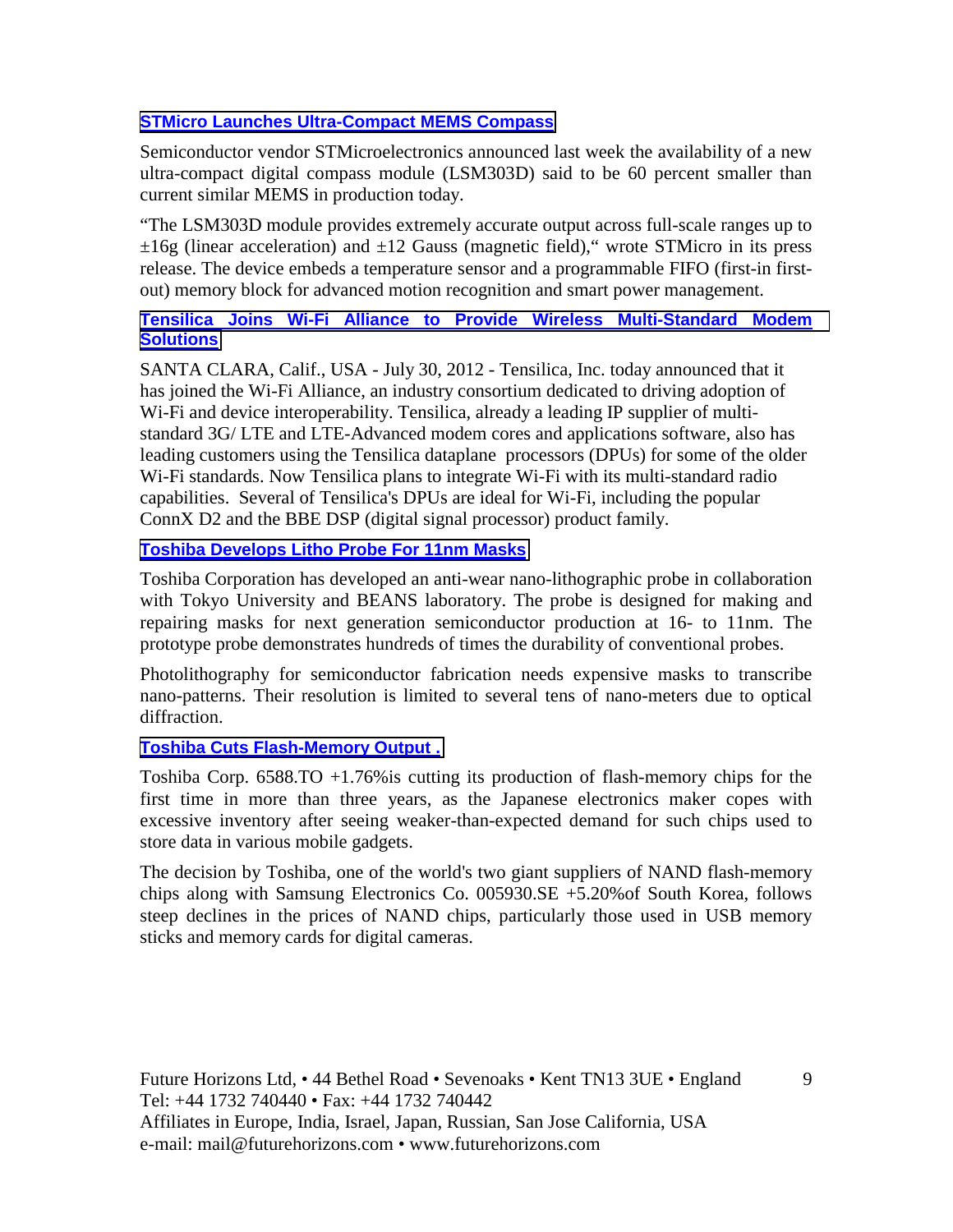# **[TSMC To Build 450mm Fab](http://www.electronicsweekly.com/Articles/11/06/2012/53865/tsmc-to-build-450mm-fab.htm)**

TSMC is to spend between \$8bn and \$10bn on a 450mm fab in Taiwan, says Reuters.

According to the Taiwan Council for Economic Planning and Development, TSMC will build the plant in 'early 2014' and expects \$6.67bn sales from it in 2019.

The fab will be built in the central part of the island. TSMC's current fabs are either in the Northern part of the island in Hsinchu or the Southern part in Tainan.

TSMC has always proposed a very aggressive schedule for 450mm deployment.

It has said it will have its first 450mm pilot line in 2013-14, and its first 450mm production fab in 2015-16.

## **[UMC Plans To Invest US\\$8 Bln In 4th 12-Inch Plant](http://online.wsj.com/article/BT-CO-20120523-720584.html)**

TAIPEI (Dow Jones)--United Microelectronics Corp. (UMC) said Thursday it plans to invest US\$8 billion over the next few years to expand its advanced chip plant in southern Taiwan to meet long-term demand.

The contract chip maker said it will build another 12-inch wafer plant in Tainan, southern Taiwan, adding to the two such plants it already has in the area. UMC also has a 12-inch wafer plant in Singapore.

The new plant will produce chips using advanced 28-nanometer and 20-nanometer technology processes, the company said.

It will start operations in the second half of 2013 and have a monthly capacity of 50,000 12-inch wafers, the company said.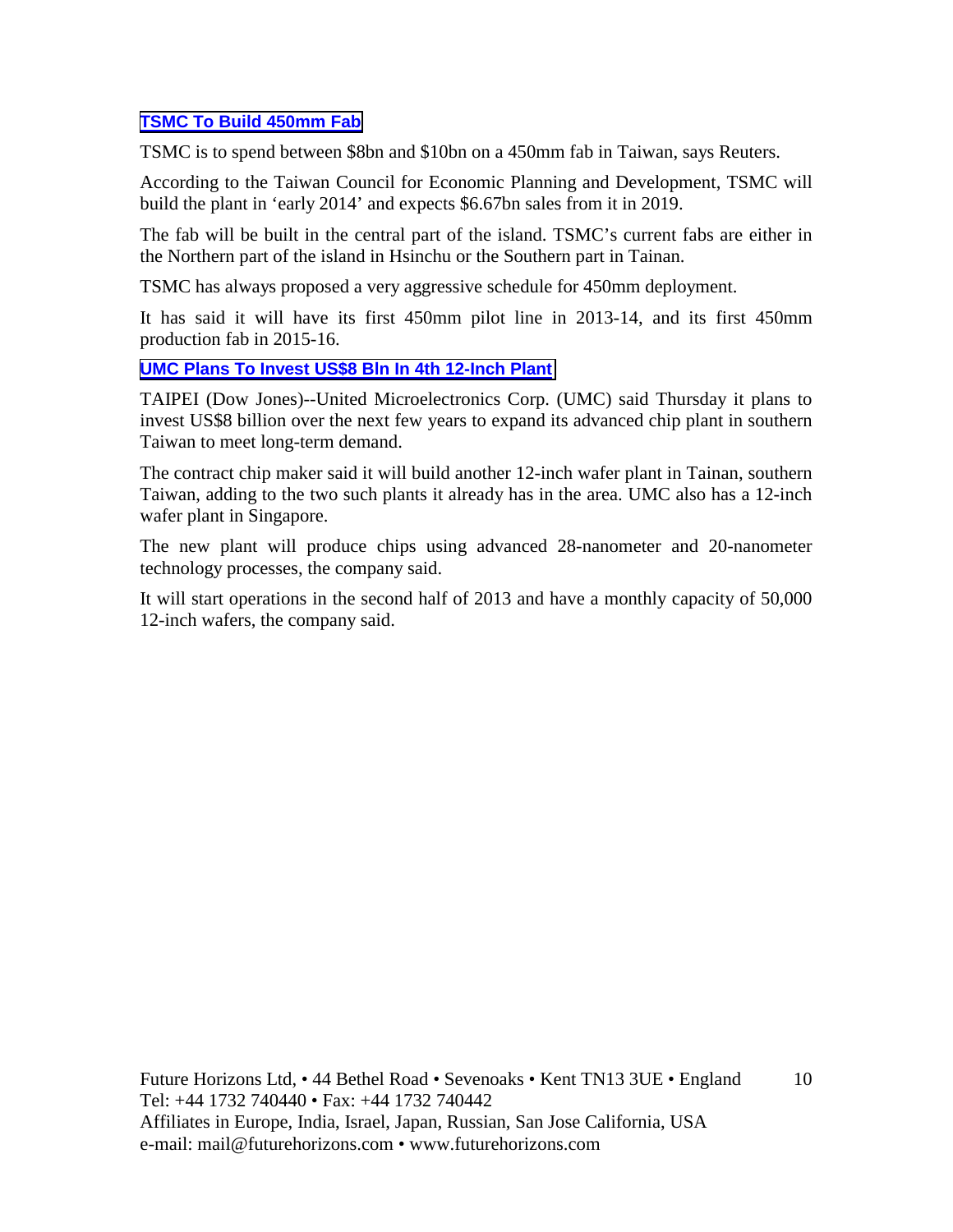Industry News & Trends

#### **[Goodbye Silicon Chips - And Hello Grapheme](http://www.thenational.ae/thenationalconversation/industry-insights/technology/goodbye-silicon-chips-and-hello-graphene)**

The West may be about to lose its technology lead over Asia as it lags in the race to use a "miracle" material called graphene.

Reputed to be 200 times stronger than structural steel, graphene is tipped as the replacement for the silicon chips that power today's information technology. According to a Wikipedia description citing research reports, graphene is a one-atom thick sheet of carbon atoms densely packed in a honeycomb crystal lattice resembling chicken wire.

#### **[Marvell Unleashes 802.11ac Combo Chip](http://www.eetimes.com/electronics-news/4374956/Marvell-unleashes-802-11ac-combo-chip-)**

SAN FRANCISCO--At Computex this week, Marvell Technology Group Ltd. announced its version of an 802.11ac combination radio chip with both near field communications (NFC) and Bluetooth 4.0.

The Avastar 88W8897 is described as a 2x2 combination radio chip which also sports mobile multiple input multiple output (MIMO), transmit beamforming and support for the Wi-Fi CERTIFIED Miracast audio and video streaming technology(once it becomes available).

## **[Microsoft Unveils Surface Tablet To Rival iPad .](http://online.wsj.com/article/SB10001424052702303703004577474910029263198.html?mod=business_newsreel)**

HOLLYWOOD, Calif.—Microsoft Corp. on Monday unveiled the first computer it has ever made, a tablet called the Surface that comes with a keyboard and other features designed to stand out in a market dominated by Apple Inc.

Microsoft's Executive Officer Steve Ballmer introduces the Surface tablet during the press conference in Milky Studios on June 18.

..The new device, unveiled by Microsoft Chief Executive Steve Ballmer at an event for journalists here, is a sign of the new tactics the software giant has been forced to embrace as it tries to make up lost ground in the mobile market.

.Microsoft said the smallest Surface tablet is 9.3 millimeters thick and weighs 1.5 pounds, which is similar to Apple's iPad, at 9.4 millimeters thick and 1.44 pounds. The Surface has a 10.6-inch screen compared with the iPad's 9.7-inch screen.

#### **[Next Cameras Come Into View](http://online.wsj.com/article/SB10001424052702304441404577478182111367056.html?mod=djemTechEurope_t)**

Scientists at Duke University have built an experimental camera that allows the user after a photo is taken—to zoom in on portions of the image in extraordinary detail, a development that could fundamentally alter the way images are captured and viewed.

The new camera collects more than 30 times as much picture data as today's best consumer digital devices. While existing cameras can take photographs that have pixel counts in the tens of millions, the Duke device produces a still or video image with a billion pixels—five times as much detail as can be seen by a person with 20/20 vision.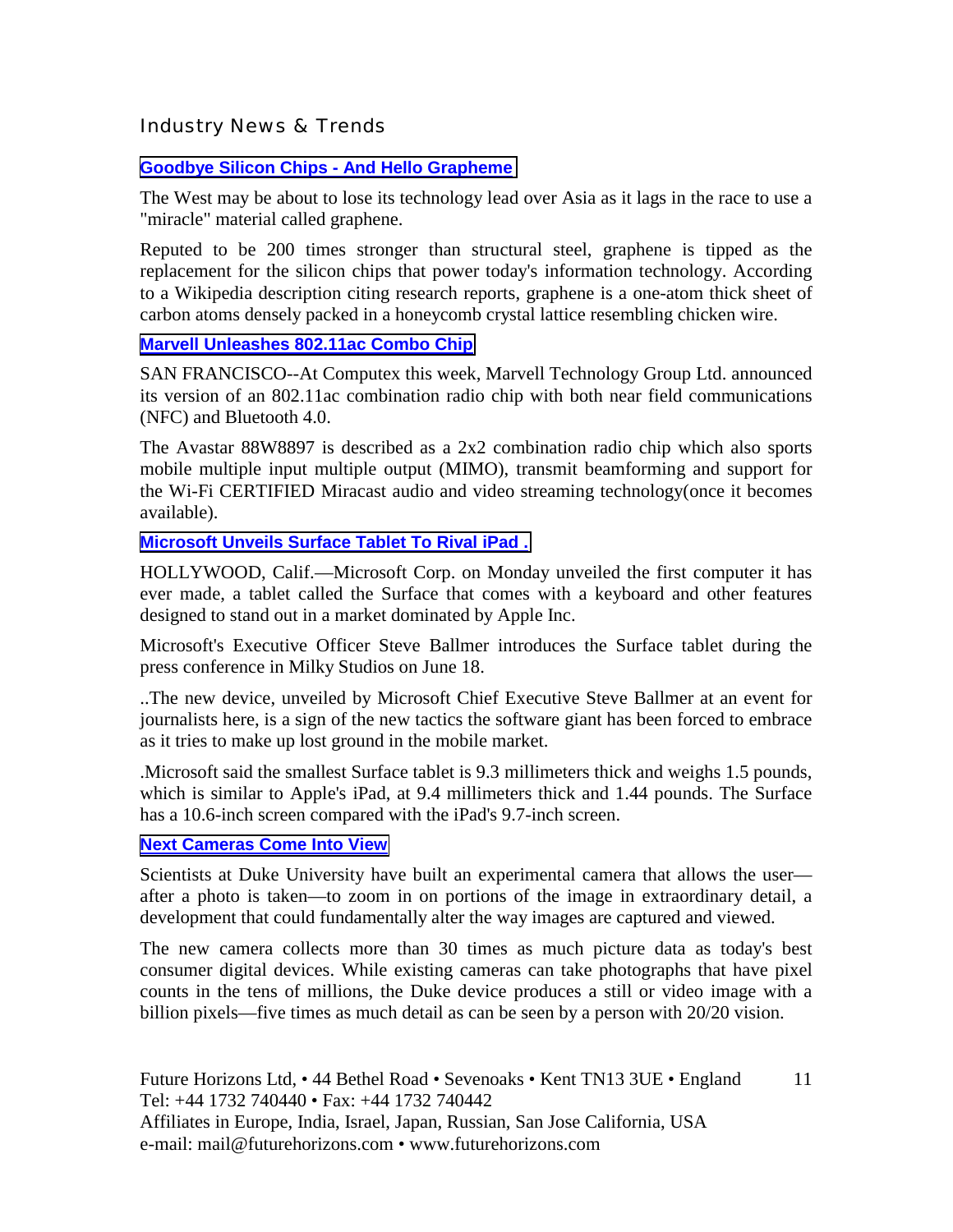# **[The Battle For China's Low-End Smartphone Market .](http://online.wsj.com/article/SB10001424052702304765304577482000321643104.html?mod=djemTechEurope_t)**

SHANGHAI—While Apple Inc. AAPL +0.76%and Samsung Electronics Co. 005930.SE -3.67%take each other on in the lucrative high-end smartphone market, there is another battle taking place in the less glamorous world of inexpensive smartphones in China.

With a larger portion of China's one billion mobile phone users replacing their basic cellphones, the market is exploding for smartphones that cost about 1,000 yuan (US\$157) or less. Major local players like Huawei Technologies Co. and ZTE Corp. 000063.SZ - 3.41%are leaders in that segment, where foreign players like Samsung and Nokia Corp. NOK 0.00%also compete.

#### **[Aakash-2 Launched](http://www.eetindia.co.in/ART_8800669650_1800012_NT_0ea5470b.HTM?click_from=8800095698,9950114561,2012-06-27,EEIOL,ARTICLE_ALERT)**

After witnessing many ups and downs, the improved version of the world's cheapest tablet "Aakash-2" was finally launched on Monday at IIT-Bombay.

Aakash-2 comes with a faster processor at 800MHz and a capacitive touchscreen. The battery power has also been increased from less than 2 hours to 3 hours. The new version of the tablet comes at a price point of Rs. 2,263.

"Three months ago, the Aakash project was transferred to IIT-Bombay. The specifications are upgraded while maintaining its low cost. In those three months, there has been a sea change in our confidence in the project and today we are going to symbolically launch the low-cost Aakash device. Aakash is no longer just a device that only consumes content. Through the efforts of IIT-Bombay, it will be a device that creates content," said HRD minister Kapil Sibal via video conferencing.

**[Mediatek To Bring Premier Smartphone Features To \\$150 - \\$200 Handsets](http://www.eetimes.com/electronics-news/4376108/MediaTek-to-bring-premier-smartphone-features-to--150----200-handsets)**

PARIS – Gunning for a growing market in mid- and entry-level smartphones, MediaTek Inc. (Hsinchu, Taiwan) is rolling out today a new dual-core mobile phone platform, dubbed MT6577, offering advanced multimedia features similar to those available on high-end smartphones such as Apple's iPhones 4S.

The new platform, which combines a dual 1GHz Cortex-A9 application processor from ARM with MediaTek's proven 3G/HSPA modem, features a PowerVR Series5 SGX graphics processing unit from Imagination Technologies, and runs the latest Android 4.0 "Ice Cream Sandwich" operating system.

**[World's Thinnest Display Made From A 'Soap Bubble'](http://www.eetindia.co.in/ART_8800670177_1800010_NT_9c465a35.HTM?click_from=8800096018,9950114561,2012-07-05,EEIOL,ARTICLE_ALERT)**

A team, including scientists at the University of Tokyo, Carnegie Mellon University and the University of Tsukuba, have developed world's thinnest screen from soap bubble.

The screen, which is actually one huge soap bubble, can display images that are either flat, textured or 3D.

"It is common knowledge that the surface of soap bubble is a micro membrane. It allows light to pass through and displays the colour on its structure," Yoichi Ochiai from the University of Tokyo, wrote in his blog.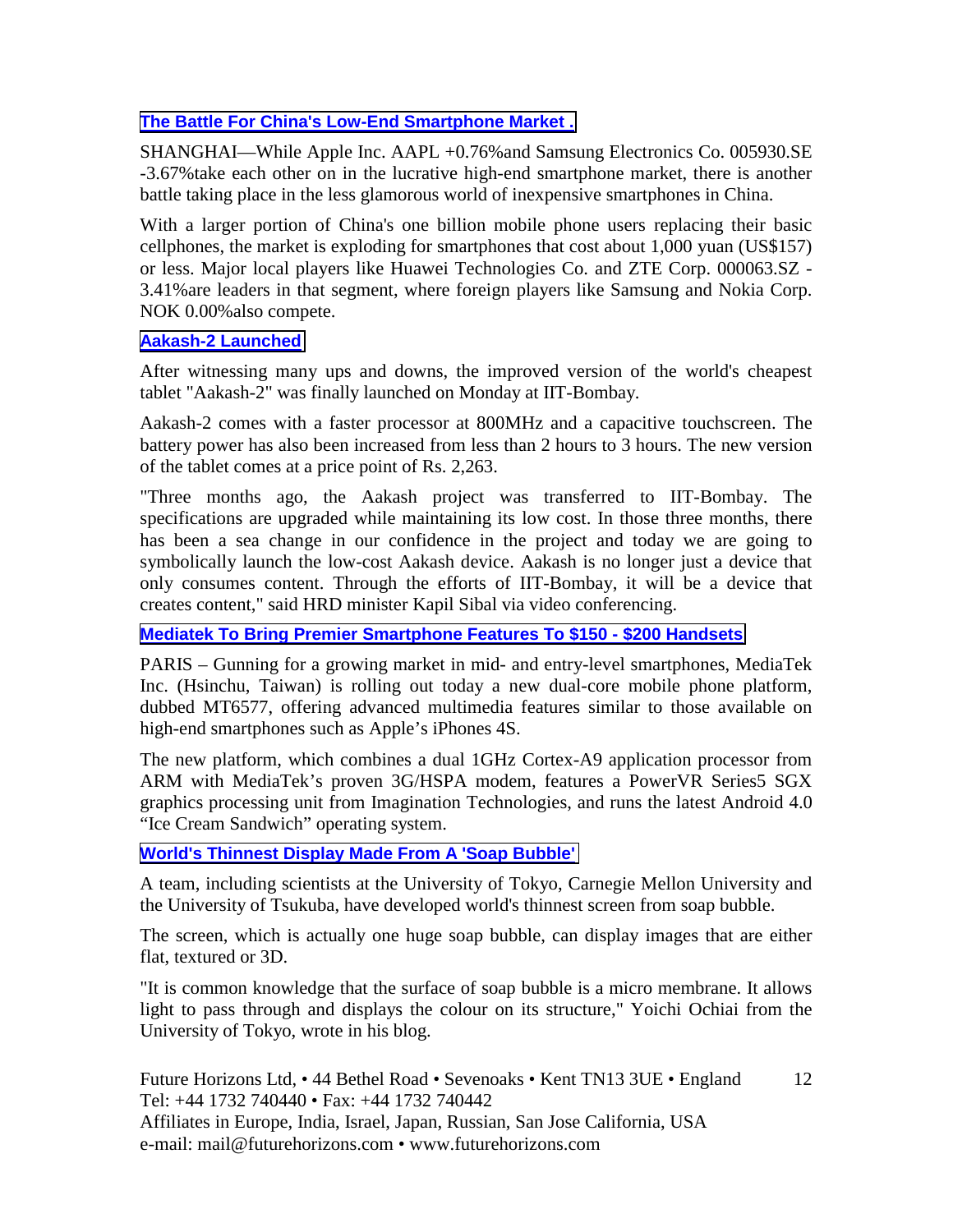# East European News & Trends

#### **[Single Innovation Project Database To Be Set Up In Russia](http://www.marchmontnews.com/Technology-Innovation/Central-regions/18720-Single-innovation-project-database-be-set-up-Russia.html)**

Russian Venture Company (RVC), state-run Vnesheconombank (VEB), Fund of Infrastructure and Educational Programs RUSNANO, and International Bank for Reconstruction and Development (IBRD) have signed a memorandum of understanding to join efforts in a project to create Russian regions' innovation projects management systems, news agency RIA Novosti reports.

#### **[GTI Labs Accelerator For IT Start-Ups Launched](http://www.marchmontnews.com/Technology-Innovation/Central-regions/18739-GTI-Labs-accelerator-for-IT-start-ups-launched.html)**

According to Venture Business News, Global TechInnovations and investment fund Prostor Capital are launching GTI Labs, a new acceleration program for IT start-ups.

GTI Labs is a sort of "investment lift", in which a venture investor's representatives are included in the project selection process. The fund will assess KPIs of selected teams from the very beginning and throughout the program. Start-ups will thus be able to receive up to \$40,000 seed investment, as well as up to \$400,000 further funding after a three-month acceleration program.

#### **[St. Petersburg Scientist Develops Fabric With In-Sewn Data](http://www.marchmontnews.com/Technology-Innovation/North-West/18736-St-Petersburg-scientist-develops-fabric-with-in-sewn-data.html)**

A St. Petersburg scientist, Nikolay Safyannikov, has invented a unique fabric that can contain any in-sewn information, InterNovosti reports citing the developer.

"The material carries additional information similar to a bar code. But unlike a bar code that has lines, this fabric has thread intercrossings that form numbers," explained Mr. Safyannikov. Data content in the fabric can reportedly be changed as in a computer program.

According to the "smart" fabric inventor, the innovation can be of use in various sectors. "I believe in the future, all clothing will be coded. We will then have a clothing database. As a result, people will be identified in any situation. This will also provide protection against fakes and intellectual property protection, especially for haute couture designers who are so wary of copycats," he went on. To date, the military have expressed interest in the new concept.

#### **[IBM And Russian Innovators To Develop Microelectronics](http://www.marchmontnews.com/Technology-Innovation/Central-regions/18766-IBM-and-Russian-innovators-develop-microelectronics.html)**

IBM corporation has signed a cooperation agreement with five largest Russian innovation companies and development institutes – RUSNANO, Skolkovo Foundation, Rostelecom, RVC, ITFY – on development of Russian microelectronics, portal of Russian Nanotechnological Society Rusnor.RU reports.

Under the agreement, the parties will set up a Center of Electronic Technologies (CET) for development and commercialization of applied microelectronics. IBM will reportedly provide cloud computing technologies to create a new virtual project environment t for making microchips, sensors and other products, used in infrastructure projects, industrial and consumer electronics. Cloud computing will unite distributed teams of developers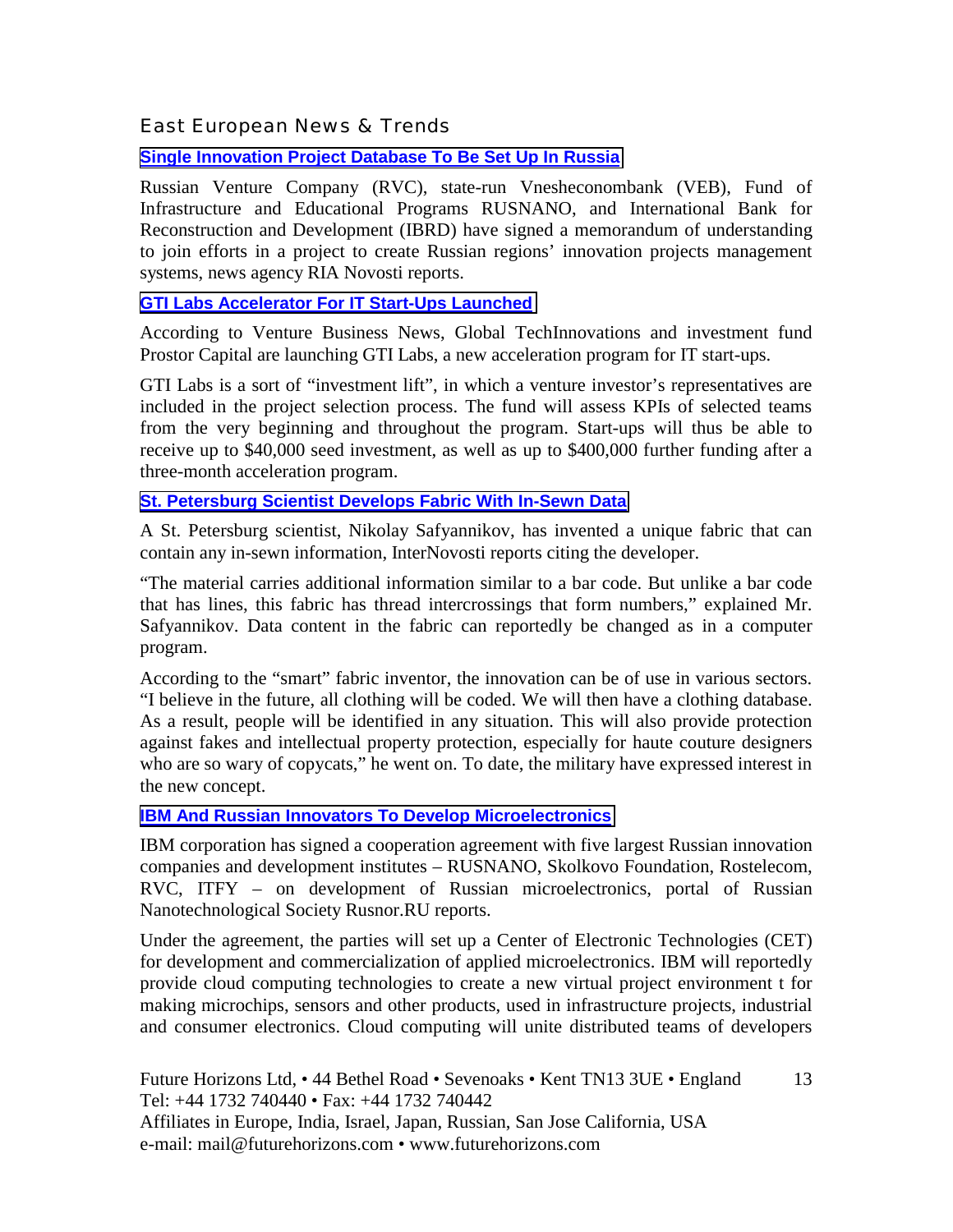and provide access to advanced technologies and achievements within the industry in order to create competitive Russia-made products.

**[Russia Moves To Diversify Economy With Technology Projects](http://www.bbc.co.uk/news/business-18622834)**

Twenty miles west of Moscow, a new technology race, rather like the space race of the 1960s, is opening up.

In the area of farmland, Russia is trying to build its own version of Silicon Valley - the Skolkovo Innovation Centre.

It is part of the government initiative to divert the country away from its economic dependence on oil and gas and towards a new kind of industry.

It has been a key policy for Dmitry Medvedev, the man who was Russia's president until he was replaced by Vladimir Putin at the beginning of May 2012.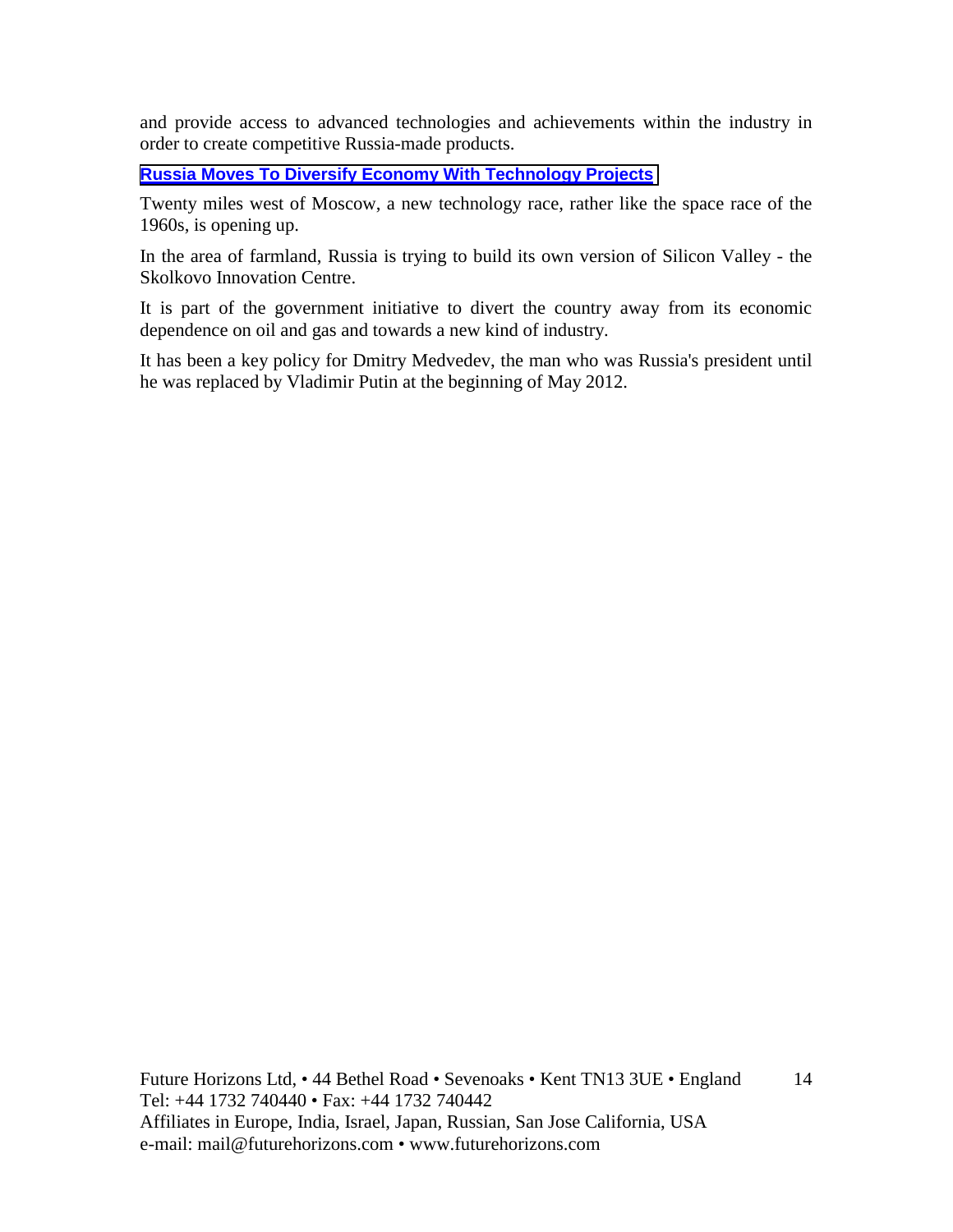# World Economic Round Up

The growth rate of the global economy is experiencing its weakest patch since the upswing in the cycle began in 2009 with only Brazil expected to experience a pickup. It was never seen of much of an upswing given the depth of the recession following the financial crisis at the end of 2008, but the big picture did seem to suggest that global Gross Domestic Profit (GDP) was slowly on the mend even if it wasn't at a rate which would reduce global unemployment very quickly. Now even a modest recovery appears to be at risk. Monetary easing from the ECB and the Bank of England followed earlier action by the Federal Reserve (Fed). Brazil, Russia, India and China, know as BRICs, will comprise 20 percent of the world economy in 2012 after growing more than fourfold in the past decade.

*The latest economic news by country to include USA, Europe, UK, Japan, China, Asia Pacific and India can be found each month in our [Semiconductor Monthly](http://www.futurehorizons.com/page/18/Global-Semiconductor-Report)  [Report.](http://www.futurehorizons.com/page/18/Global-Semiconductor-Report)*